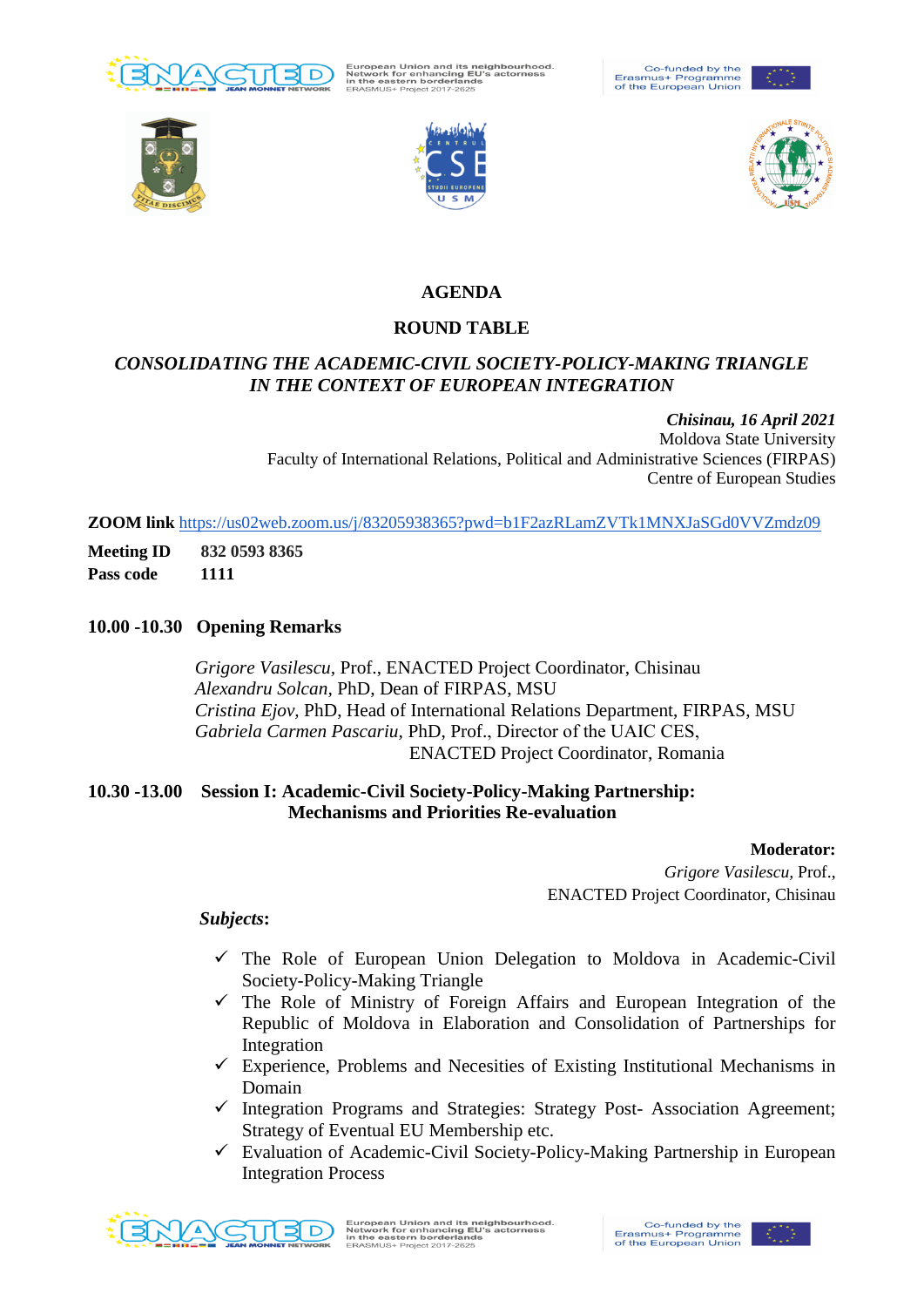

## *Speakers:*

- Daniela Cujbă, State Secretary, Ministry of Foreign Affairs and European Integration of the Republic of Moldova
- Iuliana Drăgălin, State Secretary, Ministry of Economy and Infrastructure of the Republic of Moldova
- Daniela Manole, Chief of Minister's Cabinet, Ministry of Agriculture, Regional Development and Environment of the Republic of Moldova
- Ludmila Pavlov, Dr., Deputy Head, The Policy Analysis, Monitoring and Evaluation Division, Ministry of Education, Culture and Research of the Republic of Moldova
- Marcela Țârdea, Head of Department of Analyze, Monitorization and Evaluation of Policies, [Ministry of Health, Labor](http://www.msmps.gov.md/) and Social Protection of the Republic of Moldova
- Loredana Simionov, PhD, Scientific researcher, UAIС CES, Romania
- Nadia Bureiko, PhD, Vice-head of the NGO "QUADRIVIUM," Ukraine
- Oleh Kozachuk, Assistant Professor, Yuriy Fedkovych Chernivtsi National University, Ukraine
- Mihai Mogâldea, Leader of Europeanization Program, Institute for European Policies and Reforms, IPRE, Republic of Moldova
- Valentina Teosa, Prof., PhD, FIRPAS, Republic of Moldova

 **Q&A**

**13.00-13.30 Break**

# **13.30-15.30 Session II: Difficulties and Trends within Academic - Civil Society – Policy Making Partnership**

**Moderator:**

*Cristina Morari,* PhD, FIRPAS, Republic of Moldova

### *Subjects:*

- $\checkmark$  The Role of Civic Society in the Process of European Integration and in Foundation and Consolidation of Partnerships for Integration;
- $\checkmark$  Academic Aspects of European Issues Research and Development of Partnerships in Domain
- $\checkmark$  Training and Formation of Specialists in Domain of European Integration
- $\checkmark$  Effectiveness of Academic-Civil Society-Policy-Making Triangle
- $\checkmark$  Problems and Prospects in Implementation of Academic-Civil Society-Policy-Making Partnership